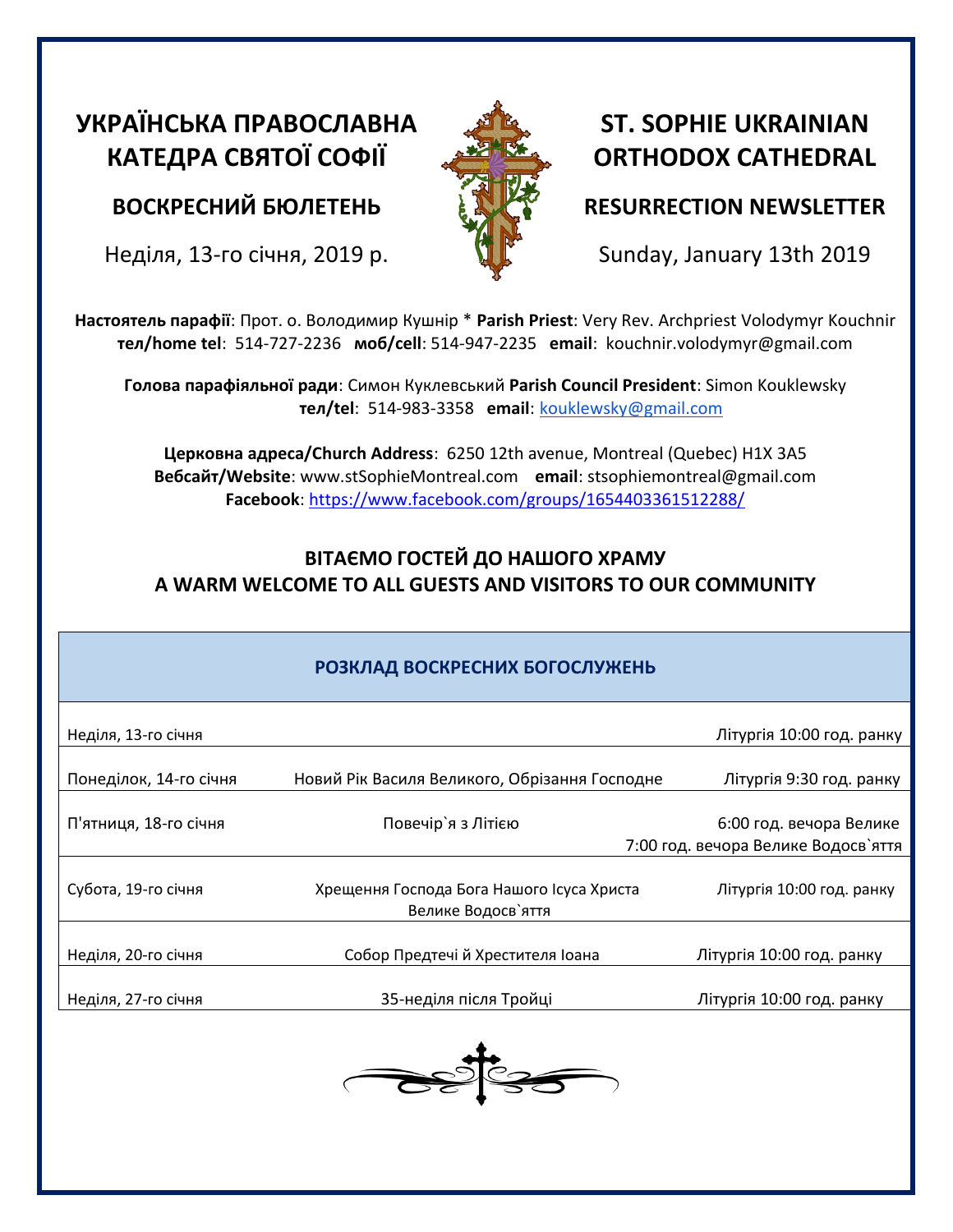#### **SCHEDULE OF SERVICES AND CHURCH FEASTS**

| Sunday, January 13   | Sunday after the Nativity               | 10:00 a.m. Divine Liturgy           |
|----------------------|-----------------------------------------|-------------------------------------|
|                      |                                         |                                     |
| Monday, January 14   | Julian New Year                         | 9:30 a.m. Divine Liturgy            |
|                      | The Circumcision of our Lord and Savior | of St. Basil the Great              |
|                      |                                         |                                     |
| Friday, January 18   | Eve of Theophany                        | 6:00 p.m. Great Compline            |
|                      |                                         | 7:00 p.m. Great Blessing of Water   |
|                      |                                         |                                     |
| Saturday, January 19 | The Holy Theophany - Feast of Jordan    | 10:00 a.m. Divine Liturgy           |
|                      |                                         | followed by Great Blessing of Water |
|                      |                                         |                                     |
| Sunday, January 20   | Synaxis of St. John the Baptist         | 10:00 a.m. Divine Liturgy           |
|                      |                                         |                                     |
| Sunday, January 27   | 35 <sup>th</sup> Sunday after Pentecost | 10:00 a.m. Divine Liturgy           |

**МОЛИМОСЯ ЗА ХВОРИХ ТА НЕМІЧНИХ ПАРАФІЯН**: Оксану Русин, Марусю Зимовець, Анну Ленько, Володимира Хоменко, Тетяну Жеребецьку, Віру Бучак-Сеґин, Олю Піно, Стефанія Шевчук, Марян Онищук, Олекса Пачковський, Юлія Пушкар, Марусю і Адольфа Венгер, Данило і Антоніна Стечишин, Марія Залевська, Тарас Гукало, Євгенію Русецьку, Теодосію Бавер, Николая Михайлюка, Олеся Волощук, Анна Грицков`ян, Марія Текела, Едвард Дорожовський, Валентина Гринишин, Павло Климчук, Юрій Прімак i Анна Зубенко, Анатолій Хриновський і Оксана Хан.

**PRAYERS FOR HEALTH - for members who are ill and unable to come to church**: Theodosia Bawer, Vera Buchak-Seguin, Wolodymyr Chomenko, Anatoli Chrenowski, Edward Dorozowsky, Anna Hryckowian, Valentyna Hrynyshyn, Taras Hukalo, Paul Klymchuk, Anna Lencko, Nickolai Michailuk, Mario Onyszchuk, Alex Pachkowsky, Olga Pineau, George Primak, Julie Puszkar, Eugenia Rusedski, Oksana Rusyn, Stella Shewchuk, Dan & Antonina Stechysin, Mary Tekela, Lesia Voloshchuk, Adolphe & Marusia Wenger, Maria Zalewski, Tanya Zerebecky, Anna Zubenko and Marusia Zymowec.

**BURGES** 

| ЦЕРКОВНО - ГРОМАДСЬКІ ОГОЛОШЕННЯ                                                                                                                                         | <b>PARISH AND COMMUNITY ANNOUNCEMENTS</b>                                                                                                                                                                   |
|--------------------------------------------------------------------------------------------------------------------------------------------------------------------------|-------------------------------------------------------------------------------------------------------------------------------------------------------------------------------------------------------------|
| ЗБОРИ ЦЕРКОВНОЇ РАДИ: середа, 16-го січня,                                                                                                                               | PARISH COUNCIL MEETING - Wednesday, January 16th                                                                                                                                                            |
| 2019 р. о 7:00 год. вечора, в церковній залі.                                                                                                                            | at 7:00 pm in the Parish Hall.                                                                                                                                                                              |
| ЙОРДАНСЬКІ ВІДВІДИНИ - починаючи від 19 січня<br>2019 року о. Володимир почне відвідувати парафіян<br>із йорданською водою. Вас повідомлять за 3-4<br>дні, за здалегіть. | JORDAN HOME BLESSINGS - Fr. Volodymyr will begin<br>blessing homes with Holy Water on January 19, 2019.<br>You will be called 3-4 days in advance in order to<br>arrange a time that is convenient for you. |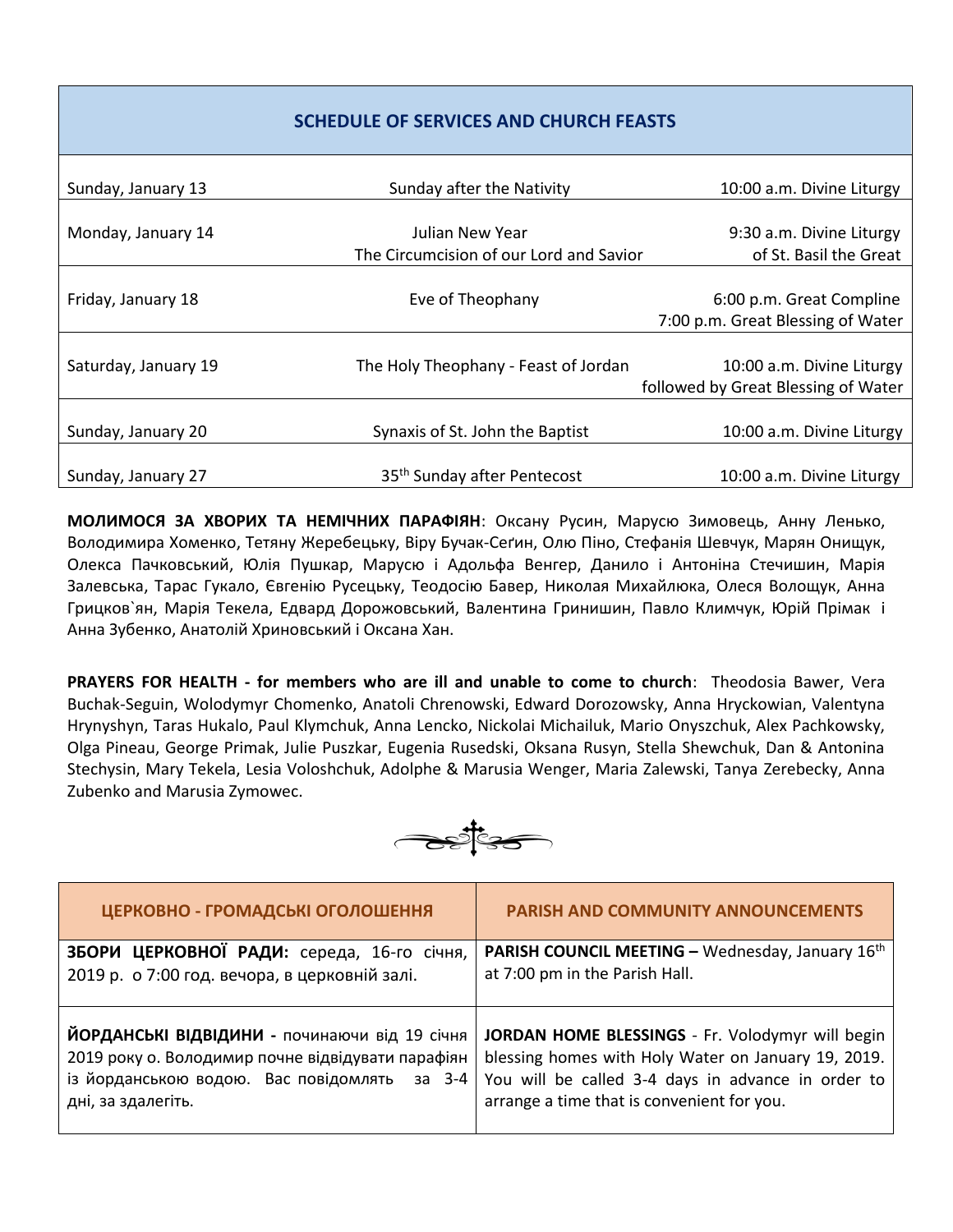| ЙОРДАНСЬКА ТРАДИЦІЙНА (КУТЯ) відбудеться в<br>неділю, 21 січня 2018 р., в парафіяльній залі після<br>Божественної Літургії. Всіх запрошуємо до участі в<br>йорданській куті.                                                                                                                            | THE COMMUNITY CHRISTMAS LUNCHEON (KUTYA)<br>will take place on Sunday, January 20, 2019 in the<br>Parish Hall after the Divine Liturgy. Everyone is warmly<br>invited to participate in this parish tradition.                                                                                                             |  |  |  |
|---------------------------------------------------------------------------------------------------------------------------------------------------------------------------------------------------------------------------------------------------------------------------------------------------------|----------------------------------------------------------------------------------------------------------------------------------------------------------------------------------------------------------------------------------------------------------------------------------------------------------------------------|--|--|--|
| СЕРІЯ ЛЕКЦІЙ: -Неділя, 27-го січня, 2019 о 12:30 год.<br>після Літургії в церковній залі. Доповідач Оксана<br>Шак. Тема: ``Дорога до Бога``                                                                                                                                                             | <b>ADULT MINISTRIES LECTURE SERIES - Sunday, January</b><br>27, 2019 at 12:30 in the Parish Hall. Speaker: Oksana<br>Shak - Theme: The Way to the Church.                                                                                                                                                                  |  |  |  |
| РІЧНІ ЗБОРИ ПАРАФІЇ, відбудуться у неділю, 24<br>лютого 2019 року, після Божественної Літургії.<br>Відповідно до Статуту нашої парафії, ті, хто не<br>заплатив свою щорічу членську вкладку за 2018 рік,<br>можуть бути присутніми на зборах, однак вони не<br>можуть голосувати.                       | ANNUAL GENERAL MEETING of the parish will be held<br>on Sunday, February 24, 2019 following the Divine<br>Liturgy. According to the Church By-Laws, those who<br>have not paid their Annual Membership dues for 2018<br>may attend the meeting, however may not vote.                                                      |  |  |  |
|                                                                                                                                                                                                                                                                                                         |                                                                                                                                                                                                                                                                                                                            |  |  |  |
| ЗАГАЛЬНІ ІНФОРМАЦІЇ                                                                                                                                                                                                                                                                                     | <b>GENERAL INFORMATION</b>                                                                                                                                                                                                                                                                                                 |  |  |  |
|                                                                                                                                                                                                                                                                                                         |                                                                                                                                                                                                                                                                                                                            |  |  |  |
| ВІДВІДИНИ ХВОРИХ - повідомляю наших парафіян,<br>що СЕРЕДА є призначена для відвідування хворих в<br>Будинках чи на дому. Якщо комусь відомо про<br>перебування наших парафіян в лікарні прошу<br>повідомте про це священика 514-947-2235.                                                              | VISITING SICK - Please note that Fr. Volodymyr will be<br>visiting parishioners in hospitals and nursing homes on<br>Wednesdays. If you know of any parishioner or you<br>would like him to visit you, please call him at 514-947-<br>2235 to arrange a time.                                                              |  |  |  |
| оголошення для недільного листка, мають бути<br>вислані до Адріяни Жеребецької не пізніше середи<br>половиніи<br>другій<br>дня<br>адресою<br>за<br>в<br>adrianna.zerebecky@gmail.com або можна подати<br>оголошення за номером 514 603 4303.                                                            | ЦЕРКОВНІ ОГОЛОШЕННЯ: майте наувазі, що всі   BULLETIN ANNOUNCEMENTS - Please note that all<br>announcements for the weekly bulletin should be sent<br>Adrianna<br>Zerebecky<br>to<br>at<br>adrianna.zerebecky@gmail.com or by calling her at<br>514-603-4303. The deadline for submission is<br>Wednesday at 3:00 pm.      |  |  |  |
| ЗМІНА АДРЕСИ - Якщо Ви являєтеся членом парафії<br>і поміняли або плануєте поміняти, свою домашню<br>чи електронну адресу, просимо зверніться до<br>Адріяни Жеребецької 514-603-4303 або через е-<br>mail (adrianna.zerebecky@gmail.com) щоб мати у<br>нашому церковному реєстрі ваші точні інформаціі. | <b>CONTACT INFORMATION UPDATE - Please contact</b><br>Adrianna<br>Zerebecky<br>514-603-4303<br>at<br>or<br>adrianna.zerebecky@gmail.com<br>if<br>your<br>status,<br>address, telephone numbers or e-mail address have<br>changed, or if you or someone you know would like to<br>be added to the e-mail distribution list. |  |  |  |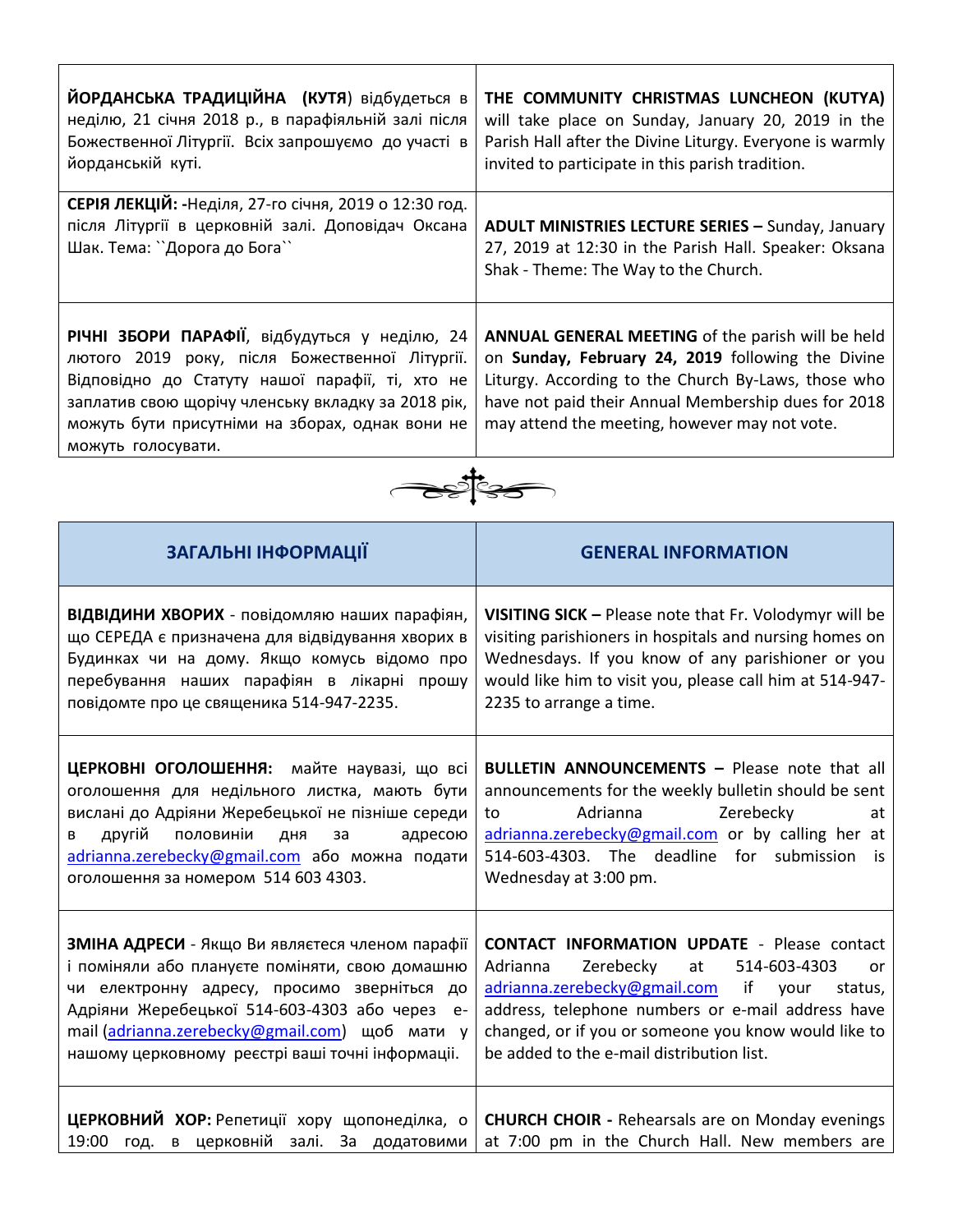| інформаціями<br>звертайтеся<br>Галини<br>до<br>прошу<br>(514)<br>620-9494.<br>Запрошуємо<br>Ваверчак<br><b>НОВИХ</b><br>хористів! | always welcome. For more information, please contact<br>Helena Waverchuck at (514) 620-9494.                                          |
|-----------------------------------------------------------------------------------------------------------------------------------|---------------------------------------------------------------------------------------------------------------------------------------|
| ПОЖЕРТВА НА ЦЕРКВУ АБО ЗАПЛАТИТИ СВОЮ<br>ЧЛЕНСЬКУ ВКЛАДКУ - НАТИСНІТЬ:<br>www.canadahelps.org.<br>Вдячні за Вашу щедрість.        | <b>ONLINE DONATIONS &amp; MEMBERSHIP PAYMENTS -</b><br>can be made by visiting www.canadahelps.org.<br>Thank you for your generosity. |

Відійшов у вічність Євген Звоздетський, який був дуже відомим у наші Православній церкві. Gene Zwozdesky of blessed memory, well-respected and admired former Speaker in Alberta's legislative assembly and a six-term MLA, died Sunday, January 6, 2019. Born in Nipawin, Sask., Gene moved to Alberta as a toddler and lived in several small towns before settling in Edmonton. A teacher, musician, dancer, entrepreneur and avid volunteer, he was first elected to the legislature in 1993 as a Liberal representing the Edmonton-Avonmore riding in southeast Edmonton. After re-election as a Liberal in 1997, he crossed the floor to the Progressive Conservatives in 1998. Gene served as a Progressive Conservative minister of health and wellness, Aboriginal relations, education and community development. He was Speaker from 2012 to 2015. Heather Klimchuk, a past PC MLA, has known him for about 40 years, through politics and her children's involvement in Ukrainian dance. He was a mentor to her when she successfully ran for office in 2008, she said. The veteran MLA taught Klimchuk three things: "To be kind, to be kind, and to be kind," she said with a laugh on Sunday evening. He was drawn to politics through a love of public service, and especially loved serving as Speaker, when he had to make some tough rulings, she said. After the 2015 election, he went beyond the call of duty to help train new MLAs and was present for the swearing in of the NDP government, she said. "He served so well, and he certainly inspired me," Klimchuk said. "I hope that he inspires the next group of people who get elected, our candidates who are working hard in all parties, to be kind, and be respectful." A fabulous mandolin and ukulele player, Gene would jam with PC MLA Richard Starke and his accordion at caucus retreats, she said. One of her favourite memories was when he organized an MLA choir, which nervously performed Christmas carols in the legislature's rotunda. Justin Trudeau: "The tributes pouring in for Gene Zwozdesky are a testament to his decades of hard work & dedicated public service as an MLA and Speaker. His contributions to Alberta - and to its vibrant Ukrainian community - will always be remembered." Although many Albertans know Gene from his political career, John Pichlyk's fondest memories are from the 1970s and 1980s when he was a dancer and musical director with Ukrainian dance company Shumka.

He was a joyful perfectionist, sometimes reviewing thousands of folkloric melodies to find just the right tune to express the emotion the choreography should convey, said Pichlyk, artistic director of Shumka from 1982 to 1996. "(He was) a very captivating man," he said. "You just threw away logic and jumped both feet in to try to create a common goal." Gene was knowledgeable and passionate about Ukrainian history and culture, and gladly mentored other artists, he said. Pichlyk said one of his greatest compositions for Shumka was music for a "hopak," often performed as a triumphant and energetic finale. "When you hear that music play, I see the man who celebrated life to the fullest," Pichlyk said. "I see the man that had the baton in his hand. He's driving that orchestra to a pace that is feverish, going down that track to a concluding, thundering last note. And then comes out that little infectious smile. He's sitting in the pit, he looks up at the dancers, and he has that boyish wink." On his 70th birthday in July, Gene was still composing and playing music and volunteering with 21 organizations, including the Ukrainian Orthodox Church of Canada. Sunday, the day he died, was Orthodox Christmas Eve — an important date for Ukrainian Orthodox Christians. He leaves his wife Christine Zwozdesky, two children and three grandchildren. (The above text was edited from The Edmonton Journal). Condolences to the family and a multitude of friends and colleagues. Вічна пам'ять! Царство Небесне! Родинам і друзям – щире співчуття!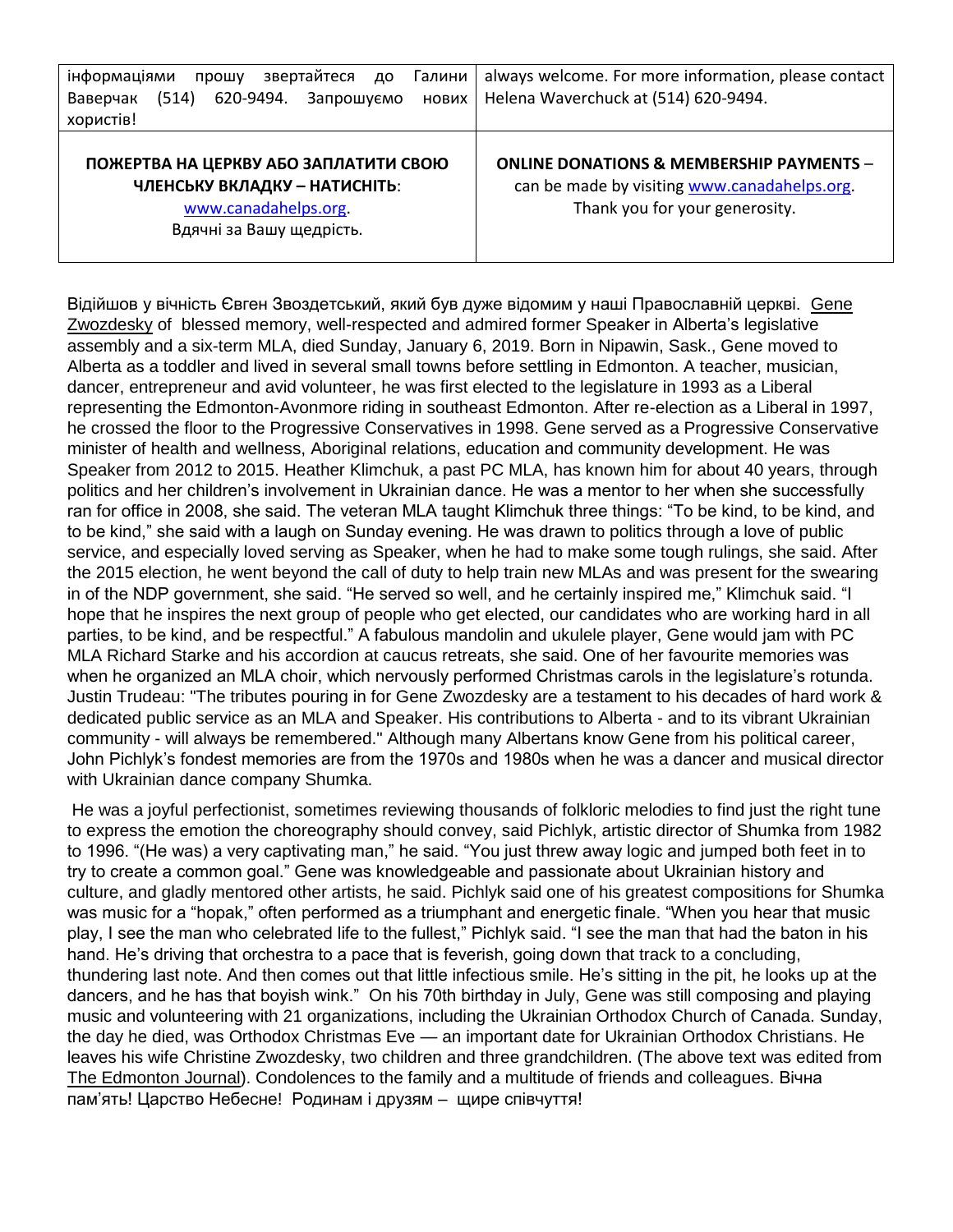#### **Why Orthodox Bless Their Homes**

Blessing the home has roots in the celebration of Epiphany Every year on the Feast of Epiphany, January 6, the Church celebrates the baptism of Christ and the renewal of creation. As Christ bows His head in perfect humility to John in the river Jordan, He teaches us that humility and obedience are the starting points to living as His disciples. Christ gives to water the power to regenerate humankind, to make us "born again." Not only is this gift of new life offered to humanity but also the entire world shares in this gift of new life. The "river Jordan" represents the entire world and receives the restoration of the "goodness" that it lost in the Fall along with Adam.

The "goodness" of creation is simply that its' purpose and function are to draw the soul to God and is no longer an end in itself. In celebrating Epiphany, our ancestors sensed a profound awareness of this restoration of goodness in themselves and the world in which they lived. It was natural when going down to a river and asking the Holy Spirit to descend upon it, that having experienced everything as glowing with God's goodness they would take that water into their homes and bless them.

Getting to Know Your Priest and Your Priest Getting to know You Today, we having also shared in this experience of renewal have the opportunity to create relationships with the priest. As a Church grows often the distance between as pastor and his flock is also increased. No one should feel that home blessings are a burden for priest, blessing a home is an important part of his ministry.

The priest learns of parishioner needs and at the same time, it allows him to have a better idea of how to create opportunities for parishioner involvement in the life of the Church. Please call and schedule your home to be blessed, especially if it has never been done.

During this prayer, when the celebrant comes to the words: "GREAT ARE YOU, 0 LORD, AND WONDERFUL ARE YOUR WORKS, AND OUR WORDS ARE INSUFFICIENT TO PRAISE YOUR WONDERS," he blesses the water with the burning triple candle, the " Trojca," by dipping it into the water while saying the words. This he does three times, repeating the words, and dipping in one of the three candles of the "Trojca" each time. This is done in commemoration of Our Lord's baptism, when He, the Son of God, the redemption. During the kissing of the cross, the faithful continue to sing the troparion and the kontakion of the Feast and fill their containers with the newly blessed [Holy] water to take to their homes.

It is a custom among our people to drink of the Holy Water for the "purification of their souls and bodies and cure of their weakness." This custom is very ancient and came to us with the ritual itself. The taking of the Holy Water to their homes is to have in it a fount of continued blessings and protection against all evil.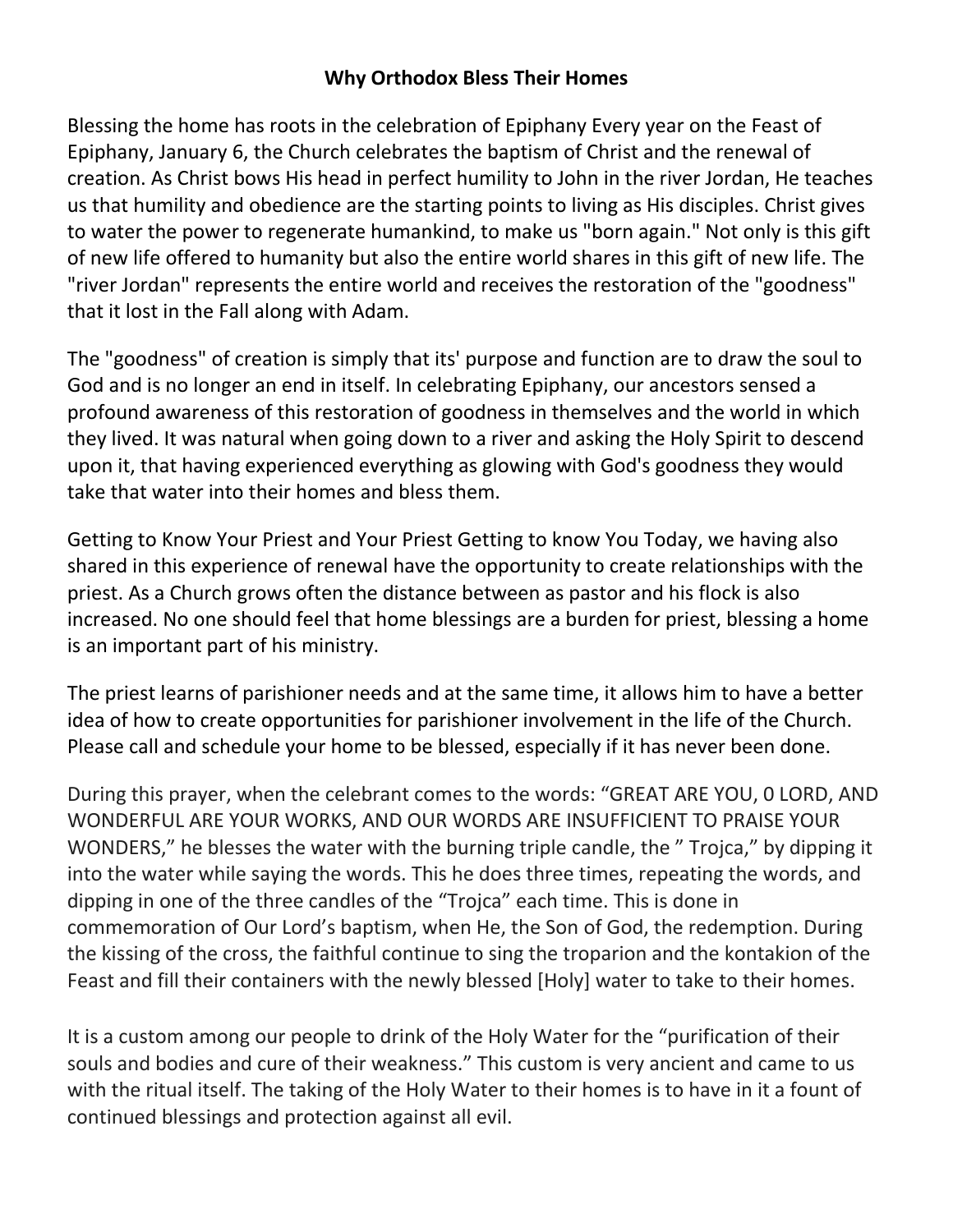Among the various petitions mentioned in the ceremony during the blessing of the water is the sanctification of homes. With this the Church imposes a duty and obligation upon the priests to bless the homes of the faithful entrusted to their pastoral care at the beginning of the New Year. Theologically speaking, the blessing of homes constitutes an invocative blessing, meaning that by his prayer and by the sprinkling of the Holy Water the priest invokes God's protection upon the home and those living in it. The prayer, reprinted on the back cover, best explains its meaning.

As our souls, so also our homes become tainted by the sins of those living in them and, consequently, lose God's protective power. Every year, then, at the Feast of the Epiphany, they should be blessed again to secure for them God's blessings and protection. Just as the faithful cleanse their soul of sin at least ONCE A YEAR, and the church is blessed with the newly blessed water every year, so should the homes of the faithful be yearly blessed to invoke God's blessings and protection on it and its inhabitants.

#### What to Expect When a Priest Comes .

It is best to have as many family members present as possible. ▪

The priest brings everything necessary for the sacrament  $\bullet$ 

## Prepare a list of family member names •

## **ЙОРДАНСЬКА ВОДА:**

Незадовго, 19-го січня, православні християни звершують "Чин великого освячення води". Звідки походить церковна традиція освячення води? Як саме використовується свята вода в церквах? Чи правильно надавати освяченій воді магічного значення? Чи вона справді може зцілювати й мати надприродні властивості?

#### **У чому особливості освячення води на Йордан?**

У православній церкві священики можуть освячувати воду впродовж цілого року – відповідно до потреб віруючих. Зокрема, вони можуть освячувати воду перед освяченням інших речей, чи готуючи її перед Таїнством Хрещення. Однак такі освячення слід відрізняти від освячення води, яке звершується лише двічі на рік – напередодні та в сам день Богоявлення. Освячення води на всяку потребу називається "малим", а напередодні Богоявлення – "великим". Символізм освяченої води на Йордан особливий. Ми закликаємо благодать йорданських вод на наші місцеві водойми та посудини. Христос, коли прийняв хрещення від Іоана Хрестителя, не освячувався та не омивав своїх гріхів від води, бо не мав їх. Навпаки – Сам освятив і очистив воду, до якої в ці дні прагнемо припасти всі ми. Власне, вода, освячена на Богоявлення, так і називається – агіасма – святиня. Звичайно, освячена в інший день вода також має велику силу, відповідну до віри людей, які її вживають. Однак, порівнюючи ці чини освячення – мале та велике, треба говорити не про їхню різницю в силі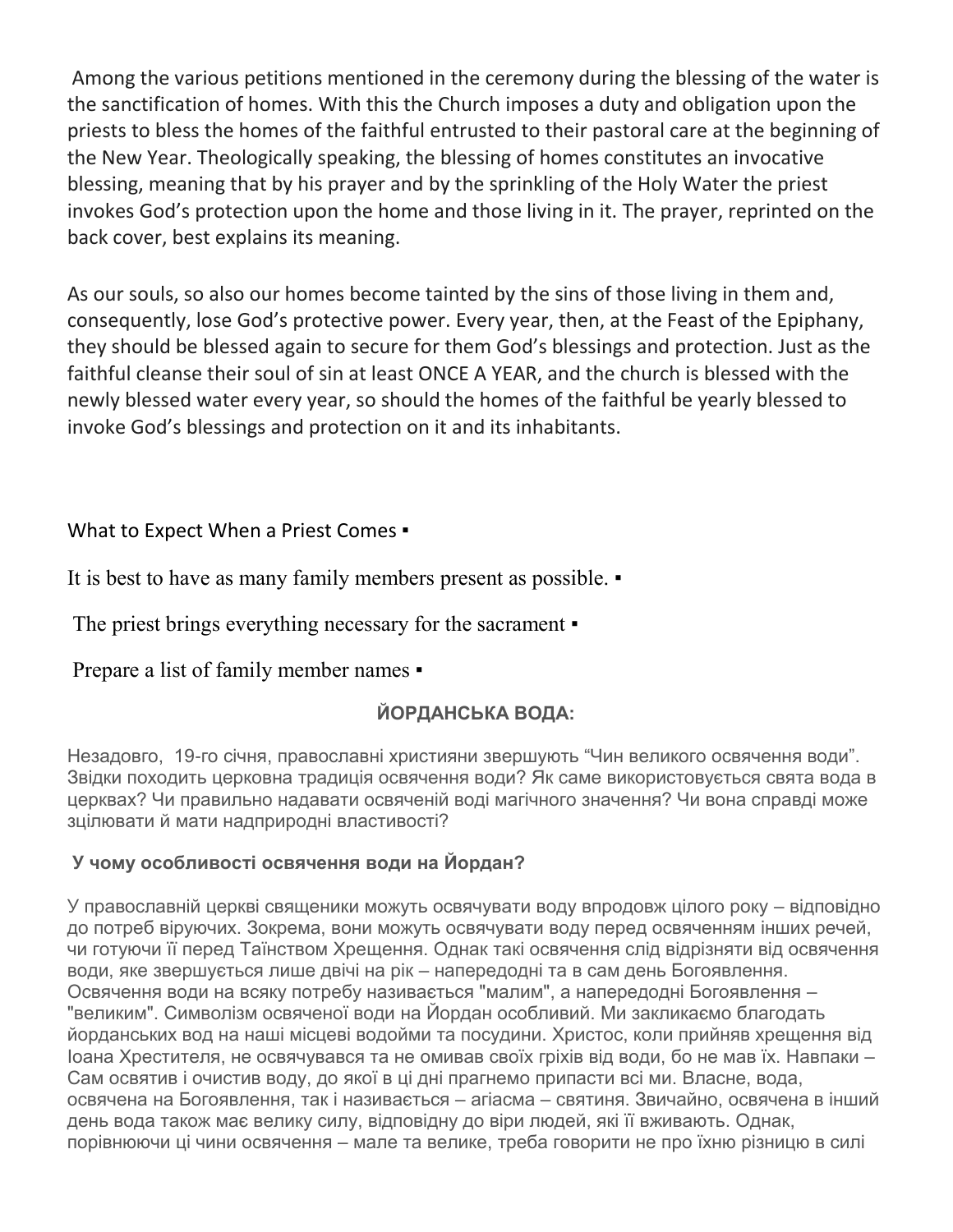дії, але про різницю *в своїй духовній природі*. Це принципово різні води, які використовуються в різний спосіб та мають різні властивості.

#### **Як саме використовується свята вода?**

Православна Церква навчає, що зі гріхом Адама та Єви в живому світі порушився звичний хід речей. Все в природі людей, тварин і рослин перестало існувати за принципами, які для них запланував Бог. Філософи та богослови сказали б, що порушена сама онтологія, природа нашого буття. Змінити все це можливо лише на власному досвіді долаючи гріх. Яким чином? Це можливо лише засвоївши в собі викупний подвиг Спасителя. Єдина можливість для цього – благодатне життя в храмі, з усіма його Таїнствами, з покаянням, молитвою, досягаючи через це особистого освячення та преображення. Окрім цього, існує ціла низка духовних практик чи подвигів, які людина може нести задля свого більшого духовного вдосконалення. Зокрема, використання як засіб освячених речей – ікон, води, єлею. Це ті засоби, якими вона очищується та освячується. Ми п'ємо воду, цілуємо святі ікони та молимося перед ними, помазуємо хворі частини тіла освяченим єлеєм чи вживаємо освячену просфору. Звичайно, користь це буде нам приносити лише в міру нашого внутрішньої переміни розуму – покаяння. Якщо акцент в церковному житті людина робить лише на зовнішніх речах, то вона не християнин, а фетишист, язичник, ідолопоклонник. Окрім того, освячена на Йордан вода використовується для поживання в час, коли існують канонічні чи об'єктивні перешкоди до св. Причастя, хоча безперечно, вона не може замінити собою Пресвяту Євхаристію. Вона є певним підбадьоренням, підтримкою. Однак, замінити Причастя людині не зможе ніщо в цілому всесвіті.

#### **Чи вона справді може зцілювати й мати надприродні властивості?**

Молекулярний склад освяченої води залишається таким самим, як і був до цього. Молитва та благодать Божа дають їй особливі властивості, які не можна виміряти за допомогою жодних хімічних чи фізичних приладів. Однак за багато століть люди переконалися у великій силі освяченої на Йордан води. Всім відомо,що освячена цими днями вода не псується впродовж тривалого часу, навіть через роки. Однак зовсім не в цьому полягають її дивовижні, надприродні властивості. Головне те, що вона має в собі особливу цілющу, живильну силу, яка омиває наші душі та тіла від гріховної скверни. Віруючі люди вірять не в те, що сама вода стала нашим ідолом чи божком, але, що Господня благодать за молитвами церкви певним чином, незбагненним нашому розумові, зберігається у водному єстві та через нього може передаватися всім, хто буде з вірою приймати цю воду. Освячена вода – це ліки для нашої хворої та зраненої пристрастями душі, а також, допомога для зцілення тіла.

19 січня, також напередодні – зранку чи близько обіду 18-го, православні християни звершують "Чин великого освячення води". Звідки походить церковна традиція освячення води? Як саме використовується свята вода в церквах? Чи правильно надавати освяченій воді магічного значення? Чи вона справді може зцілювати й мати надприродні властивості?

#### **1. У чому особливості освячення води на Йордан?**

У православній церкві священики можуть освячувати воду впродовж цілого року – відповідно до потреб віруючих. Зокрема, вони можуть освячувати воду перед освяченням інших речей, чи готуючи її перед Таїнством Хрещення. Однак такі освячення слід відрізняти від освячення води, яке звершується лише двічі на рік – напередодні та в сам день Богоявлення. Освячення води на всяку потребу називається "малим", а напередодні Богоявлення – "великим". Символізм освяченої води на Йордан особливий. Ми закликаємо благодать